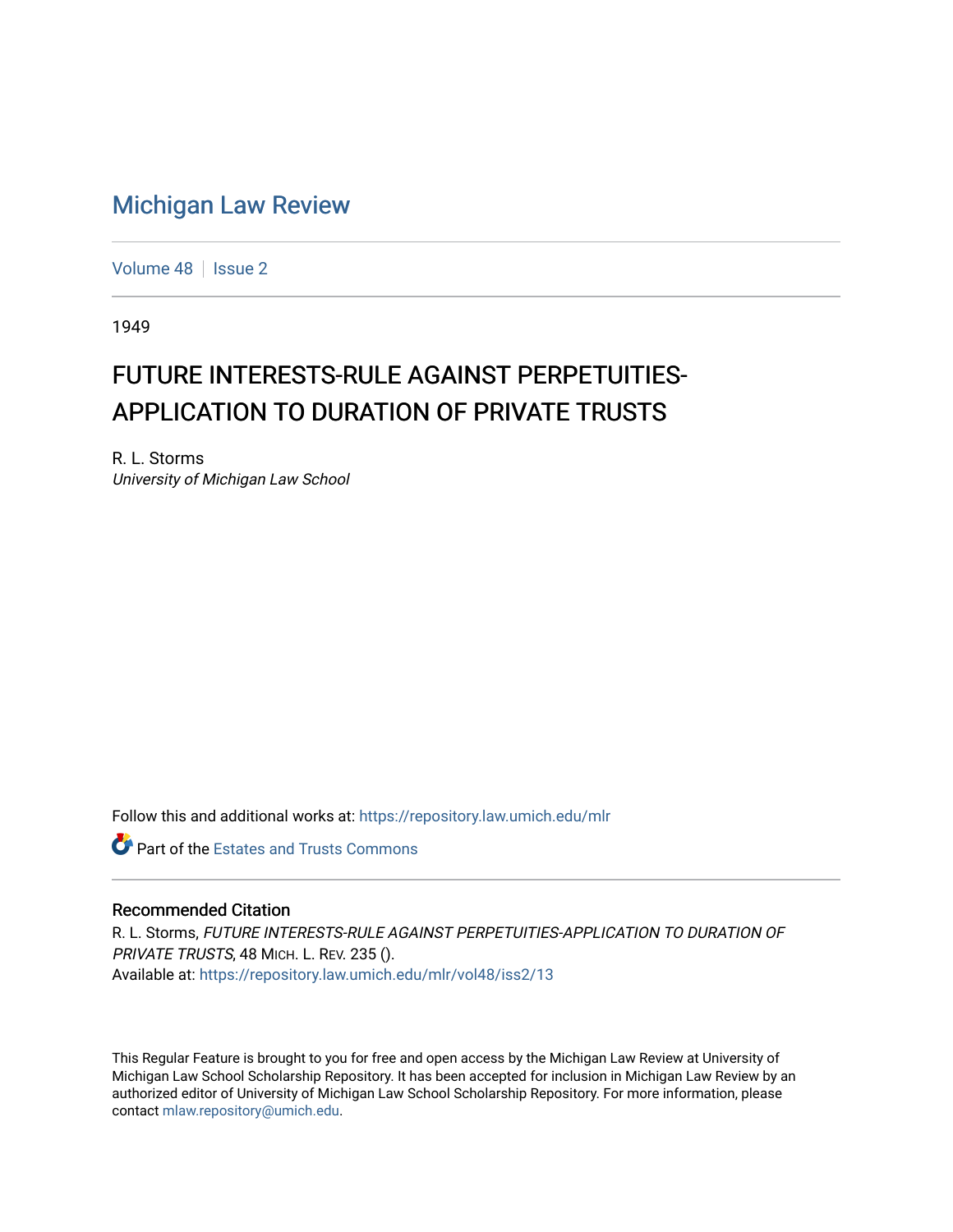FUTURE INTERESTS-RULE AGAINST PERPETUITIES-APPLICATION TO DURA-TION OF PRIVATE TRUSTS-Testator devised the locus to his daughter, V, in fee. Thereafter he executed a codicil whereby the property passed to his son-in-law, in trust, to take possession of the real estate and hold it in trust for V during her life, and "in the event of the death of my daughter . . . rent the same . . . and the said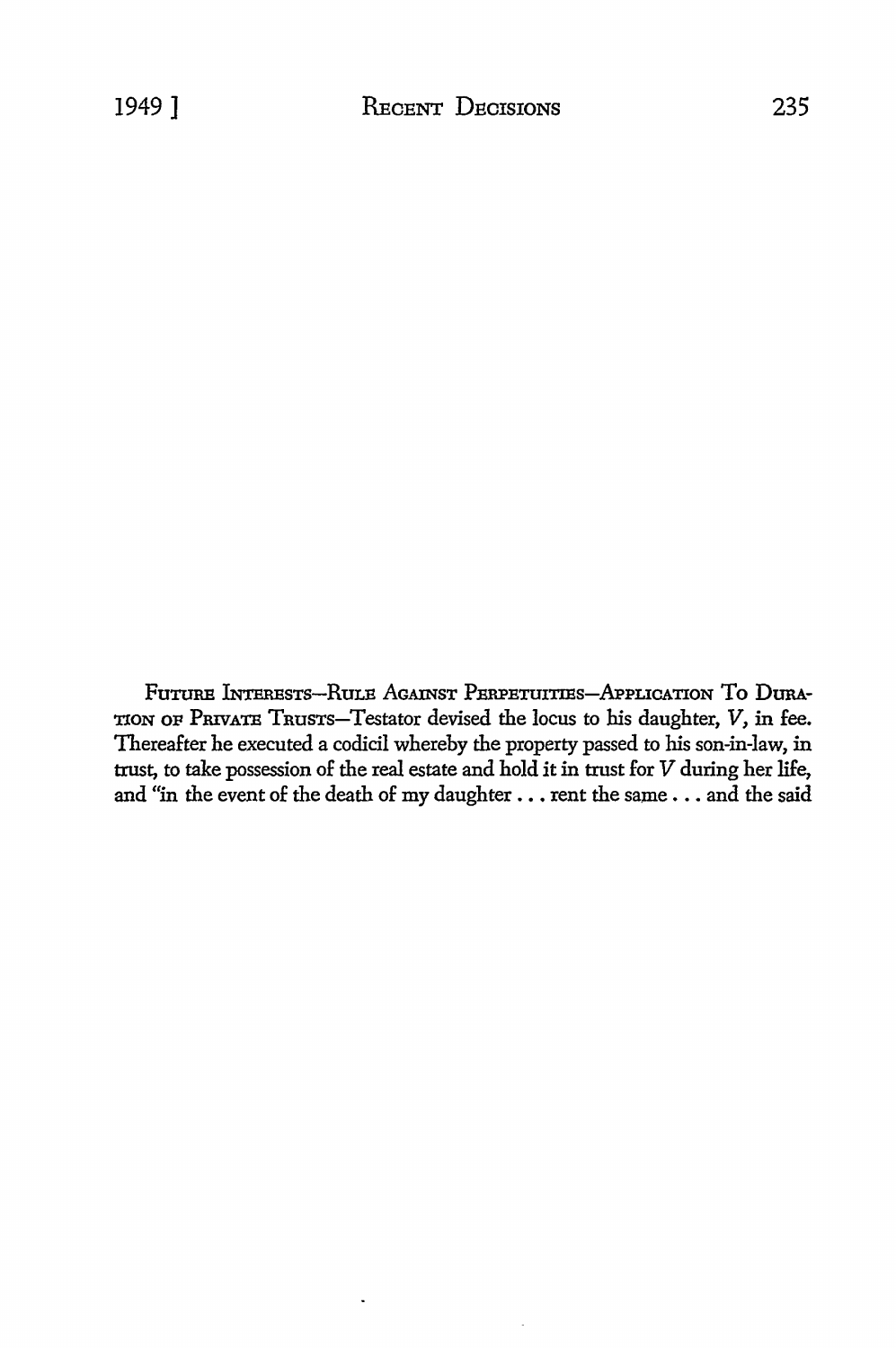rents so received ... he shall use for the support, sustenance, education, and benefit of the children of my daughter ..• surviving her." Held: the trust the testator attempted to create in his codicil was void, as in violation of the Rule against Perpetuities, where daughter survived testator and gave birth to two additional children after testator's death. *Mercer v. Mercer,* (N.C. 1949) 52 S.E. (2d) 229.

The North Carolina court has decided that a trust for private purposes must . terminate within the period of the Rule against Perpetuities; the rule operates to restrict the duration of an ordinary private trust where all interests are vested or must vest within a life in being, even though there is none of the complication of an indestructible or "Claflin"1 trust in the picture. This conclusion necessarily follows from the facts of the case, for, although the trust might have lasted longer than lives in being and twenty-one years, each child of V would have taken a vested interest at its birth, which would of course occur during the life of V, the mother. The court quotes from and cites cases and textbooks which are not authority for the court's holding.<sup>2</sup> Although there are interesting and important questions as to whether the Rule against Perpetuities applies only to remoteness of vesting,3 or whether it or some very similar rule also applies to restrict limitations which attempt to make private trusts indestructible,<sup>4</sup> it is submitted that there is no rule that an ordinary private trust which may endure longer than lives in being and twenty-one years is per se void.<sup>5</sup> Decisions in Maine and Maryland holding there was such a rule have been overruled.<sup>6</sup> The North Carolina court seems to stand alone. Until recently, that court's position was that the rule was merely a rule against remoteness of vesting, and did not require that interests end within specified limits.<sup>7</sup> In a decision handed down last year,<sup>8</sup> the court for the first time by way of direct decision held that the excess duration of an indestructible private trust made vested trust estates void,9 a holding for which there is some au-

1 Claflin v. Claflin, 149 Mass. 19, 20 N.E. 454 (1889).

2 The court cites 1 BoGERT, TRUSTS AND TRUSTEES, §218 (1935); Billingsley v. Bradley, 166 Md. 412, 171 A. 351 (1934); American Trust Co. v. Williamson, 228 N.C. 458, 46 S.E. (2d) 104 (1948); Springs v. Hopkins, 171 N.C. 486, 88 S.E. 774 (1916). All of this authority holds contra and/or involves indestructible trusts.

s GRAY, THE RuLE AGAINST PERPETUITIES, 4th ed., §201 (1942).

<sup>4</sup>SIMEs, FuTURE INTERESTS, §490 (1936); 1 BoGERT, TRUSTS AND TRUSTEES, §218 (1935).

<sup>5</sup>GRAY, THE RULE AGAINST PERPETUITIES, 4th ed., §232 (1942); 1 PERRY, TRUSTS AND TRUSTEES, 7th ed., §383 (1929); TRUSTS RESTATEMENT, §62(k) (1935); 1 ScOTT, TRUSTS, §62.10 (1939); 2 TIFFANY, REAL PROPERTY, 3d ed., §408 (1939); 2 SIMES, FUTURE INTERESTS, §§500, 501, 557 (1936); Leach, "Perpetuities in a Nutshell," 51 HARv. L. REv. 638 (1938); Cleary, "Indestructible Testamentary Trusts," 43 YALE L. J. 393 at 398 (1934), cases cited in n. 21. A recent case is Chicago Title and Trust Co. v. Shellaberger, 399 ill. 320, 77 N.E. (2d) 675 (1948).

<sup>6</sup>Pulitzer v. Livingston, 89 Me. 359, 36 A. 635 (1896) overrules Slade v. Patten, 68 Me. 380 (1878). Gambrill v. Gambrill, 122Md. 563, 89 A.1094 (1914) disapproves Thomas v. Gregg, 76 Md. 169, 24 A. 418 (1892). See Simes, ''Fifty Years of Future Interests,'' 50 HARv. L. REv. 749 (1937).

7 Springs v. Hopkins, supra, note 2; Vinson v. Gardner, 185 N.C. 193, 116 S.E. 412

(1923).<br>8 American Trust Co. v. Williamson, 228 N.C. 458, 46 S.E. (2d) 104 (1948). 9 27 N.C. L. REv. 158 (1948).